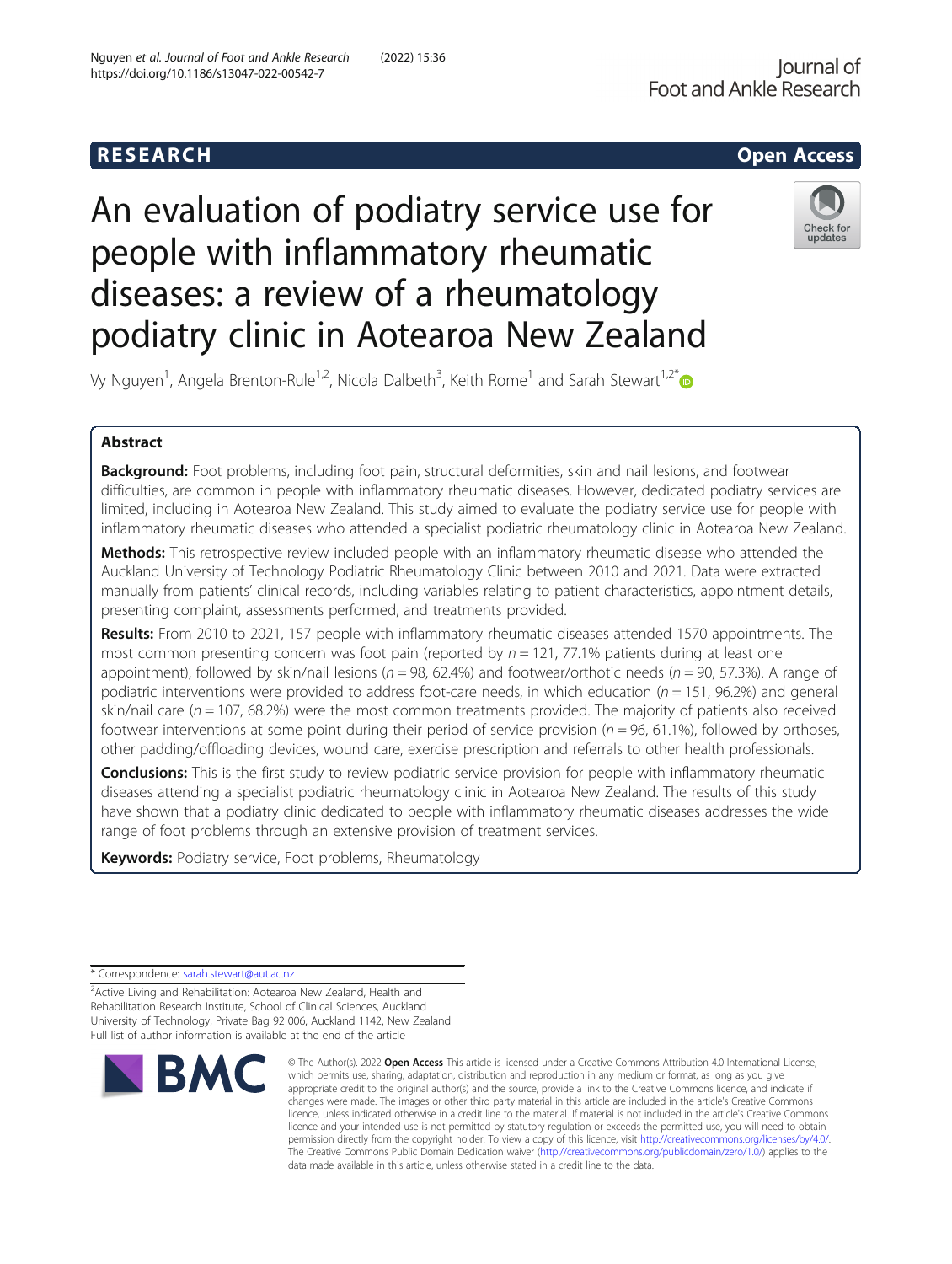Inflammatory rheumatic diseases, including gout, psoriatic arthritis, rheumatoid arthritis, and systemic lupus erythematosus, are characterised by inflammation of joints and surrounding soft tissue, as well as extraarticular and systemic symptoms [[1\]](#page-7-0). Foot and lower limb problems are significantly more prevalent in this population compared to people without inflammatory rheumatic diseases, with foot pain being the most common symptom reported [[2\]](#page-7-0) and a major determinant of lower limb disability [\[3](#page-7-0), [4](#page-7-0)]. Compared to healthy individuals, people with inflammatory rheumatic diseases also present with reduced foot and ankle motion, muscle weakness, and a high prevalence of structural foot deformities [[4](#page-7-0)–[6](#page-7-0)].

The needs of people with inflammatory rheumatic diseases are often complex and foot problems are frequently overlooked during routine assessments in general practice and rheumatology [\[7](#page-8-0), [8\]](#page-8-0). A range of studies and international guidelines recognise the importance of podiatrists in the interdisciplinary management of people with inflammatory rheumatic diseases in order to relieve pain, maintain function and improve quality of life [\[9](#page-8-0)–[11](#page-8-0)]. These guidelines recommend the provision of podiatry services for assessment and periodic review of foot health needs, including appropriate footwear and orthoses for comfort, mobility and stability [[12](#page-8-0)–[14](#page-8-0)]. Unfortunately, dedicated podiatry services directed towards people with inflammatory rheumatic diseases are scarce  $[15-17]$  $[15-17]$  $[15-17]$ , including in Aotearoa New Zealand [[18\]](#page-8-0), where 5.8% of older adults aged  $\geq 65$  years are living with rheumatoid arthritis, and an even higher 11.9% with gout (with Māori and Pacific peoples disproportionately affected by gout) [\[19](#page-8-0)]. A 2009 audit in Aotearoa New Zealand revealed that three quarters of people with rheumatoid arthritis who reported disabling foot pain, had not received a foot assessment, nor seen a podiatrist [[18](#page-8-0)].

In support of the need for improved access to podiatry services for people with inflammatory rheumatic diseases, the podiatry school at Auckland University of Technology (AUT) established a Podiatric Rheumatology Clinic in 2010, which remains one of only two podiatry clinics in Aotearoa New Zealand providing dedicated services to people with inflammatory rheumatic diseases. The AUT Podiatric Rheumatology Clinic welcomes both adult and paediatric patients, including those with juvenile idiopathic arthritis. As a clinical teaching environment, the clinic offers a standard approach to service provision consistent with usual practice, where patients are assessed and treated by podiatry students under the supervision of highly experienced podiatric clinicians.

An important step in tailoring specific foot-care assessment and management approaches to people with inflammatory rheumatic diseases, is to improve understanding of the foot-care needs and current services provided to this population. This study aimed to evaluate podiatry service use for people with inflammatory rheumatic diseases who attended the AUT Podiatric Rheumatology Clinic between 2010 and 2021.

#### Methods

A total population sampling approach was used to identify all people with an inflammatory rheumatic disease who were coded as a "rheumatology patient" within the AUT Podiatry Clinic business practice software package (Gensolve Practice Manager™) from March 2010 through to the end of December 2021. The AUT Podiatric Rheumatology Clinic is part of a larger inter-disciplinary healthcare centre offering other podiatry services, as well as physiotherapy, occupational therapy, oral health, counselling, and psychotherapy. Referrals to the Podiatric Rheumatology Clinic are primarily from local rheumatologists and general practitioners, however, the Clinic also welcomes within-centre referrals and selfreferrals. Depending on their foot-care needs, patients may attend a single appointment at the Podiatric Rheumatology Clinic, or attend regular ongoing appointments. Patients were included if they had a physicianconfirmed diagnosis or self-reported physician diagnosis of at least one type of inflammatory rheumatic disease and attended one or more podiatry appointments. Patients were not included in the review if they had a diagnosis of osteoarthritis in the absence of another inflammatory rheumatic disease, or who were referred but did not attend an appointment at the clinic, or had an unknown or unconfirmed diagnosis.

Ethical approval was obtained from the Auckland University of Technology Ethics Committee (21/405). The need to obtain consent from patients for the use of their information, which was collected as part of usual clinical care, was waived by the Ethics Committee.

#### Data extraction

Data from clinical records of each appointment attended by all included patients were extracted from the clinic's business practice software package into a standardised Microsoft Excel form. Extracted data included patient demographic and medical characteristics, appointment details, presenting complaint, assessments performed, and treatments provided. Patient characteristics included age group, gender, ethnicity, rheumatic disorder(s), and disease duration(s). The details of each appointment included the referrer, wait time from referral to podiatry appointment, total podiatry appointments attended, total duration of podiatry service provision, and the average time between appointments (if applicable).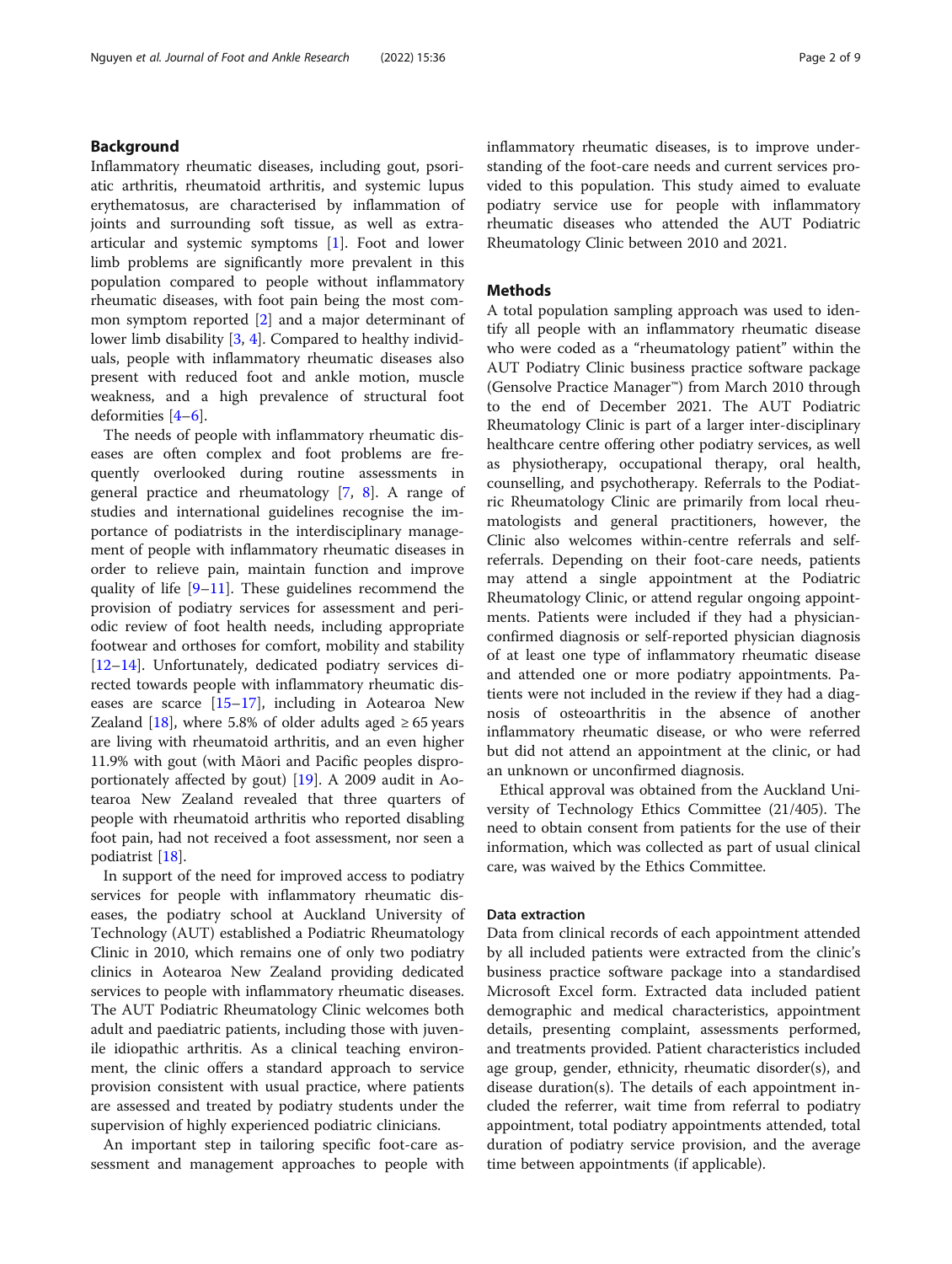Data related to the patients presenting complaint(s) and the foot problem(s) identified from the podiatric assessments which were undertaken for each patient according to clinical need were extracted. Presenting complaint(s) were categorised as general skin/nail problems, foot pain, footwear/orthotic concerns, back and/or lower limb pain, foot deformity, neurological symptoms (tingling, numbness), wounds/ulcers, falls/balance issues, and 'other'. Foot problem(s) identified were categorised as skin/nail, vascular, neurological, structural, biomechanical (static and dynamic), footwear/orthotic, falls risk, and 'other'. 'Vascular' problems were considered present if evidence of arterial disease (i.e., abnormal pulses) or features of venous disease (i.e., telangiectasia, varicose veins) were present. Absent pedal hair was considered a part of vascular assessments and was not a vascular problem on its own.

Data related to service provision were also extracted based on the treatment(s) provided. Treatment(s) provided were categorised as education, skin/nail care, orthoses, footwear, wound care, padding/offloading, referral, exercise prescription, and 'other'. Footwear education in the form of a verbal recommendation or formal footwear prescription was coded as a 'footwear intervention' rather than 'education'. 'Education' included advice on moisturising skin, removing dressings, and the importance of ongoing skin/nail care. Otoform™ props, felt pads, toe props, and similar offloading devices were coded under 'padding/offloading' rather than 'orthoses'. Orthotic devices were generally prefabricated, consistent with the recently reported trend among Aotearoa/New Zealand podiatrists [[20](#page-8-0)]. 'Wound care' included wound dressings and wound debridement. 'Referrals' required evidence of a referral letter uploaded into the clinic's business practice software package. Verbal advice provided to patients to talk to their general practitioner or other practitioner was not included under 'referrals'.

All service provision data were coded as 'present or absent. All biomechanical assessments performed (or foot problems identified during these assessments) with the patient seated or standing still were categorised under 'biomechanical (static)'. 'Biomechanical (dynamic)' referred to any assessments performed (or foot problems identified during these assessments) when the patient was moving (i.e., gait analyses and plantar pressure analyses).

Prior to extraction, a reliability test was conducted in which two authors (VN, SS) extracted data independently from 15 appointments of a randomly selected patient. The percentage agreement between authors across all extracted data was 93.3% (418/448 extracted data points). The authors discussed all disagreements and developed some coding rules to ensure consistency before a single author (VN) completed the remaining data extraction.

#### Data analysis

Microsoft Excel was used to analyse the extracted data and calculate descriptive statistics. All categorical data were described as frequencies and percentages, and continuous data were described as mean (SD). Service provision data were described at patient-level, in which the number of patients with the variable present during at least one appointment was used as the denominator. As an additional analysis, appointmentlevel data were also analysed, in which the total number of appointments across all patients was used as the denominator. The proportion of foot problems identified from the assessments performed was also calculated using both patient and appointment level data. To examine the differences in patient demographic and medical characteristics between patients who attended the AUT Podiatric Rheumatology Clinic and referred patients who did not attend a clinic appointment, Pearson's Chi-squared and independent t-tests were used for categorical and continuous data, respectively. P-values less than 0.05 were considered statistically significant. All inferential analyses were conducted in IBM SPSS Statistics v.27.

#### Results

#### Patients

There were 261 patients identified as having an inflammatory rheumatic disease under the AUT podiatry clinical records software between 2010 and 2021. Of those, 157 patients met the inclusion criteria and attended at least one appointment (Fig. [1](#page-3-0)). The baseline patient characteristics for the 157 included patients are summarised in Table [1.](#page-4-0) The included patients were predominantly female  $(n = 121, 77.1\%)$ , New Zealand European ethnicity  $(n = 116, 73.9\%)$ , and between the age of 51 and 70 years ( $n = 69$ , 43.9%). The proportion of Māori  $(n = 5, 3.2%)$  and Pacific peoples  $(n = 4, 2.6%)$  was low. Patients had a mean (SD) disease duration of 19.6 (14.6) years, with rheumatoid arthritis being the most common inflammatory rheumatic disease  $(n = 123, 78.3\%)$ . There were very few paediatric patients and only 4 (2.6%) with juvenile idiopathic arthritis. Eighty-nine (56.7%) patients were referred by a rheumatologist, followed by self-referrals  $(n = 30, 19.1\%)$ . The median wait time from referral to the first podiatry appointment was less than two months (57 days). The mean (SD) total podiatry appointments per patient was 10 (15.2) and total duration of podiatry service provision per patient was 731.3 (1109.8) days. The mean (SD) average time between appointments per patient was 122.9 (188.4) days.

The review also identified 52 patients who were referred from rheumatologists but did not attend an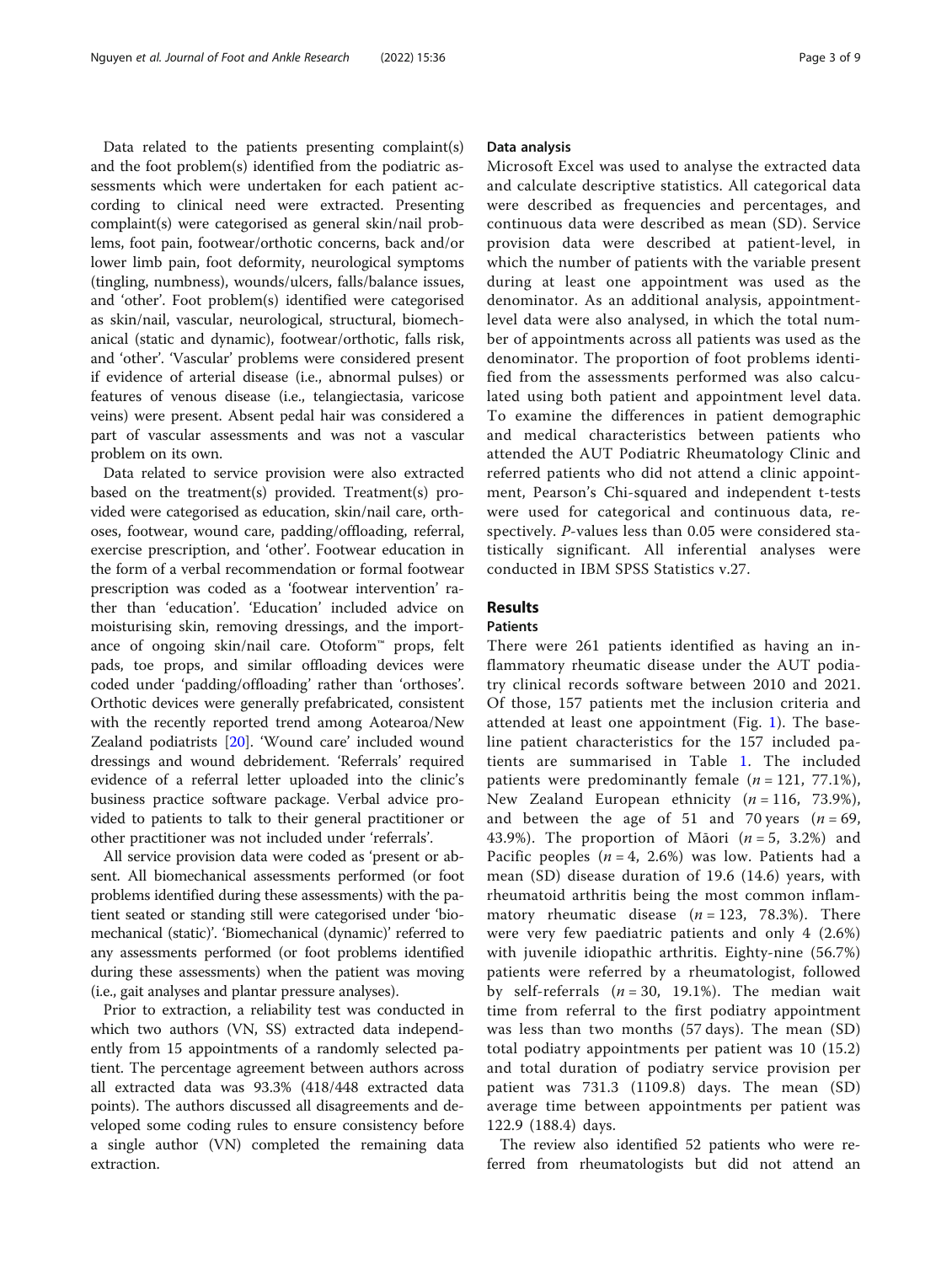<span id="page-3-0"></span>

appointment at the AUT Podiatric Rheumatology Clinic. The characteristics of these 52 patients and the reasons for referral are presented in Additional Table [1](#page-7-0). Compared to included patients who attended appointments, there were no differences in gender, ethnicity or age group (all  $P > 0.05$ ). However, patients who did not attend included a lower proportion with rheumatoid arthritis and a higher proportion with other inflammatory rheumatic diseases ( $P < 0.05$ ). Foot pain ( $n = 23, 44.2\%$ ), footwear/orthotics  $(n = 22, 42.3)$ , and foot deformity

 $(n = 21, 40.4%)$  were the main reasons for referral among this group of patients.

#### Presenting complaint

Foot pain  $(n = 121, 77.1%)$  was reported by patients as the most common complaint during at least one appointment, followed by general skin/nail problems ( $n =$ 98, 62.4%), and footwear/orthotic concerns  $(n = 90,$ 57.3%) (Table [2\)](#page-5-0).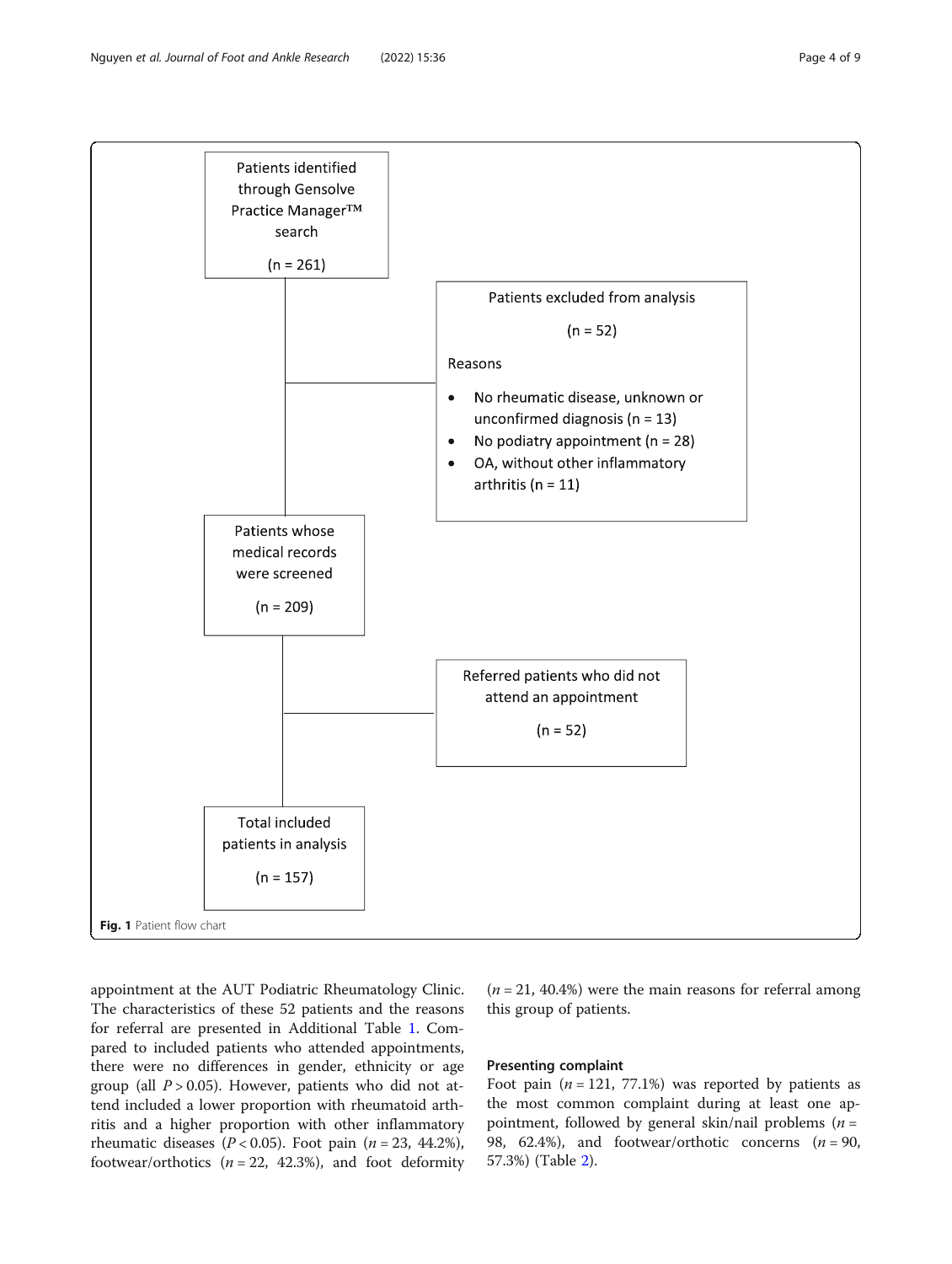| $V = U \cup V$ pation $U$                                                            |                                                  |                       |
|--------------------------------------------------------------------------------------|--------------------------------------------------|-----------------------|
| Age group, years, n (%)                                                              | < 10                                             | $0(0.0\%)$            |
|                                                                                      | $11 - 20$                                        | $1(0.6\%)$            |
|                                                                                      | $21 - 30$                                        | $5(3.2\%)$            |
|                                                                                      | $31 - 40$                                        | 12 (7.6%)             |
|                                                                                      | $41 - 50$                                        | 17 (10.8%)            |
|                                                                                      | $51 - 60$                                        | 29 (18.5%)            |
|                                                                                      | $61 - 70$                                        | 40 (25.5%)            |
|                                                                                      | $71 - 80$                                        | 42 (26.8%)            |
|                                                                                      | $81 - 90$                                        | 11 (7.0%)             |
|                                                                                      | $90+$                                            | $0(0.0\%)$            |
| Gender, n (%)                                                                        | Male                                             | 36 (22.9%)            |
|                                                                                      | Female                                           | 121 (77.1%)           |
| Ethnicity, n (%)                                                                     | New Zealand Māori                                | 5(3.2%)               |
|                                                                                      | Pacific peoples                                  | 4(2.5%)               |
|                                                                                      | New Zealand European                             | 116 (73.9%)           |
|                                                                                      | Asian                                            | 22 (14.0%)            |
|                                                                                      | Middle Eastern/Latin American/African            | 2(1.3%)               |
|                                                                                      | Not reported                                     | 8 (5.1%)              |
| Rheumatic disease <sup>a</sup> , n (%)                                               | Gout                                             | 8 (5.1%)              |
|                                                                                      | Juvenile idiopathic arthritis                    | $4(2.6\%)$            |
|                                                                                      | Other spondylarthritis                           | 8 (5.1%)              |
|                                                                                      | Psoriatic arthritis                              | 14 (8.9%)             |
|                                                                                      | Rheumatoid arthritis                             | 123 (78.3%)           |
|                                                                                      | Scleroderma                                      | 2(1.3%)               |
|                                                                                      | Systemic lupus erythematosus                     | 7(4.5%)               |
|                                                                                      | Other                                            | 6(3.8%)               |
| Disease duration, years, mean (SD), range                                            |                                                  | 19.6 (14.6), 0.5-79.0 |
| Referrer, n (%)                                                                      | Rheumatologist                                   | 89 (56.7%)            |
|                                                                                      | Self-referred                                    | 30 (19.1%)            |
|                                                                                      | General practitioner                             | 9(5.7%)               |
|                                                                                      | Other (Physiotherapist, general podiatry clinic) | 9(5.7%)               |
|                                                                                      | Unknown                                          | 20 (12.7%)            |
| Wait time (days) from referral to podiatry appointment <sup>b</sup> , median (range) |                                                  | 57.0 (1-2134)         |
| Total podiatry appointments per patient, mean (SD), range                            | $10(15.2), 1 - 71$                               |                       |
| Total duration of podiatry service provision per patient, days, mean (SD), range     | 731.3 (1109.8), 1-4319                           |                       |
| Average time between appointments per patient <sup>c</sup> , days, mean (SD), range  |                                                  | 122.9 (188.4), 9-1437 |

<span id="page-4-0"></span>Table 1 Baseline patient characteristics for patients who attended at least one appointment at the Podiatric Rheumatology Clinic  $(n - 157 \text{ n}^2)$ 

<sup>a</sup>15 patients had 2 rheumatic diseases, and 1 patient had 4 rheumatic diseases

 $^{\text{b}}$ Data available from  $n = 87$  patients; <sup>c</sup>Based on 110 patients with more than one appointment

Based on appointment-level data, general skin/nail problems were the most common presenting complaints  $(n = 1273, 81.1\%$  $(n = 1273, 81.1\%$  $(n = 1273, 81.1\%$  appointments) (Additional Table 2).

#### Foot problems identified from assessments performed

Based on podiatric clinical assessments, an even larger proportion of patients ( $n = 116, 73.9%$ ) had inappropriate footwear/orthotic devices (Table [2\)](#page-5-0). Skin/nail problems were also commonly identified during clinical examination ( $n = 126$ , 80.3% patients), as well as musculoskeletal foot problems, relating to structure ( $n = 106, 67.5\%$ ), and static and dynamic function  $(n = 131, 83.4\%)$ , and  $n = 101$ , 64.3%, respectively). The proportion of foot problems identified from the performed assessments is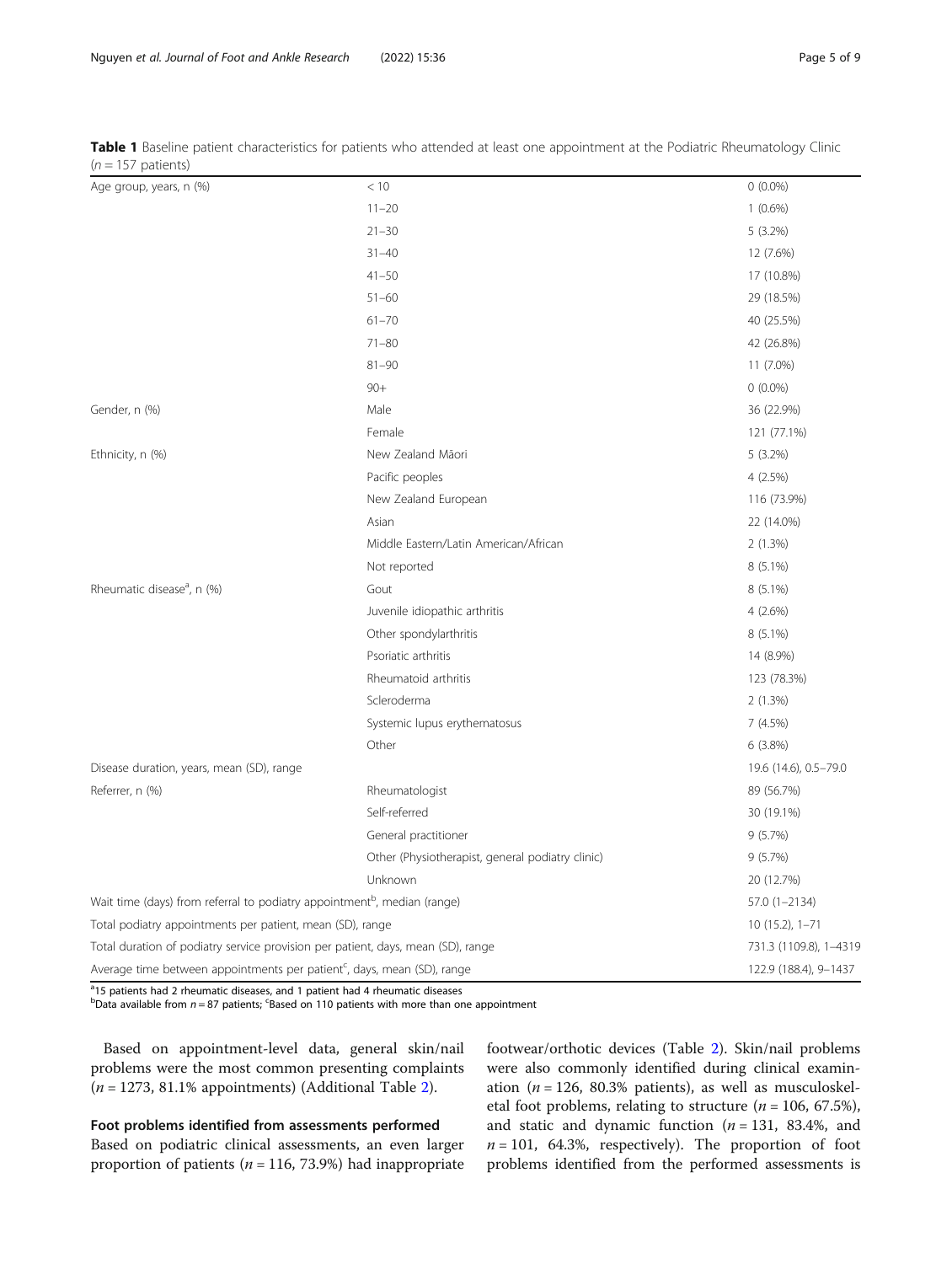| Presenting complaint <sup>a</sup> , n (%)     | Skin/nail problems          | 98 (62.4%)  |
|-----------------------------------------------|-----------------------------|-------------|
|                                               | Foot pain                   | 121 (77.1%) |
|                                               | Footwear/orthotics          | 90 (57.3%)  |
|                                               | Back and/or lower limb pain | 18(11.5)    |
|                                               | Foot deformity              | 10 (6.4%)   |
|                                               | Neurological symptoms       | 11 (7.0%)   |
|                                               | Wounds/ulcers               | 7(4.5%)     |
|                                               | Falls/balance issue         | 23 (14.6%)  |
|                                               | Other                       | 25 (15.9%)  |
| Foot problems identified <sup>b</sup> , n (%) | Skin/nail                   | 126 (80.3%) |
|                                               | Vascular                    | 68 (43.3%)  |
|                                               | Neurological                | 66 (42.0%)  |
|                                               | Structural                  | 106 (67.5%) |
|                                               | Biomechanical (static)      | 131 (83.4%) |
|                                               | Biomechanical (dynamic)     | 101 (64.3%) |
|                                               | Footwear/orthotic           | 116 (73.9%) |
|                                               | Falls risk                  | $3(1.9\%)$  |
|                                               | Other                       | 2(1.3%)     |

<span id="page-5-0"></span>Table 2 Presenting complaints and foot problems identified from podiatry assessments for patients who attended the Podiatric Rheumatology Clinic ( $n = 157$  patients)

<sup>a</sup>Reported by the patient during at least one appointment <sup>b</sup>Identified during at least one appointment

presented in Table 3. Biomechanical (static) foot problems were the most common problem identified from the assessments performed (131/138, 94.9% patients), followed by skin/nail problems (126/128, 98.4%). Vascular assessments were performed for 121 (77.1%) patients and 68 (43.3%) patients were identified as having circulation issues (68/121, 56.2%). Although only 11 (7.0%) patients reported neurological symptoms (tingling, numbness), regular neurological assessments were performed for 114 (72.6%) patients with 66 (42.0%) demonstrating neurological impairments (66/114, 57.9%).

| <b>Table 3</b> Proportion of foot problems identified from |  |
|------------------------------------------------------------|--|
| assessments performed ( $n = 157$ patients)                |  |

|                         | <b>Assessments</b><br>performed, n (%) | Foot problems<br>identified from<br>assessments<br>performed, n (%) |
|-------------------------|----------------------------------------|---------------------------------------------------------------------|
| Skin/nail               | 128 (81.5%)                            | 126 (98.4%)                                                         |
| Vascular                | 121 (77.1%)                            | 68 (56.2%)                                                          |
| Neurological            | 114 (72.6%)                            | 66 (57.9%)                                                          |
| Structural              | 115 (73.2%)                            | 106 (92.2%)                                                         |
| Biomechanical (static)  | 138 (87.9%)                            | 131 (94.9%)                                                         |
| Biomechanical (dynamic) | 105 (66.9%)                            | 101 (96.2%)                                                         |
| Footwear/orthotic       | 144 (91.7%)                            | 116 (80.6%)                                                         |

#### Treatments provided

Overall, the most common service provided to patients was foot-care education ( $n = 151$ , 96.2%), followed by general skin/nail care  $(n = 107, 68.2%)$  (Table 4). Over half of patients also received a footwear intervention during at least one appointment ( $n = 96, 61,1%$ ), with almost two-thirds receiving orthoses ( $n = 64$ , 40.8%). Padding/offloading, wound care, and exercise prescription were less commonly provided (46.5, 20.4, and 15.3% of

Table 4 Treatments provided to patients who attended the Podiatric Rheumatology Clinic ( $n = 157$  patients)

| <b>Education</b>      |                        | 151 (96.2%) |
|-----------------------|------------------------|-------------|
| Skin/nail care        |                        | 107 (68.2%) |
| Orthoses              |                        | 64 (40.8%)  |
| Footwear              |                        | 96 (61.1%)  |
| Wound care            |                        | 32 (20.4%)  |
| Padding/offloading    |                        | 73 (46.5%)  |
| Exercise prescription |                        | 24 (15.3%)  |
| Referral <sup>a</sup> | General practitioner   | $6(3.8\%)$  |
| $(n = 17, 10.8\%)$    | Rheumatologist         | $1(0.7\%)$  |
|                       | Physiotherapist        | $8(5.1\%)$  |
|                       | Occupational therapist | $1(0.7\%)$  |
|                       | District health nurse  | 1(0.7%)     |
|                       | Imaging                | 1(0.7%)     |

<sup>a</sup>1 patient was referred to two practitioners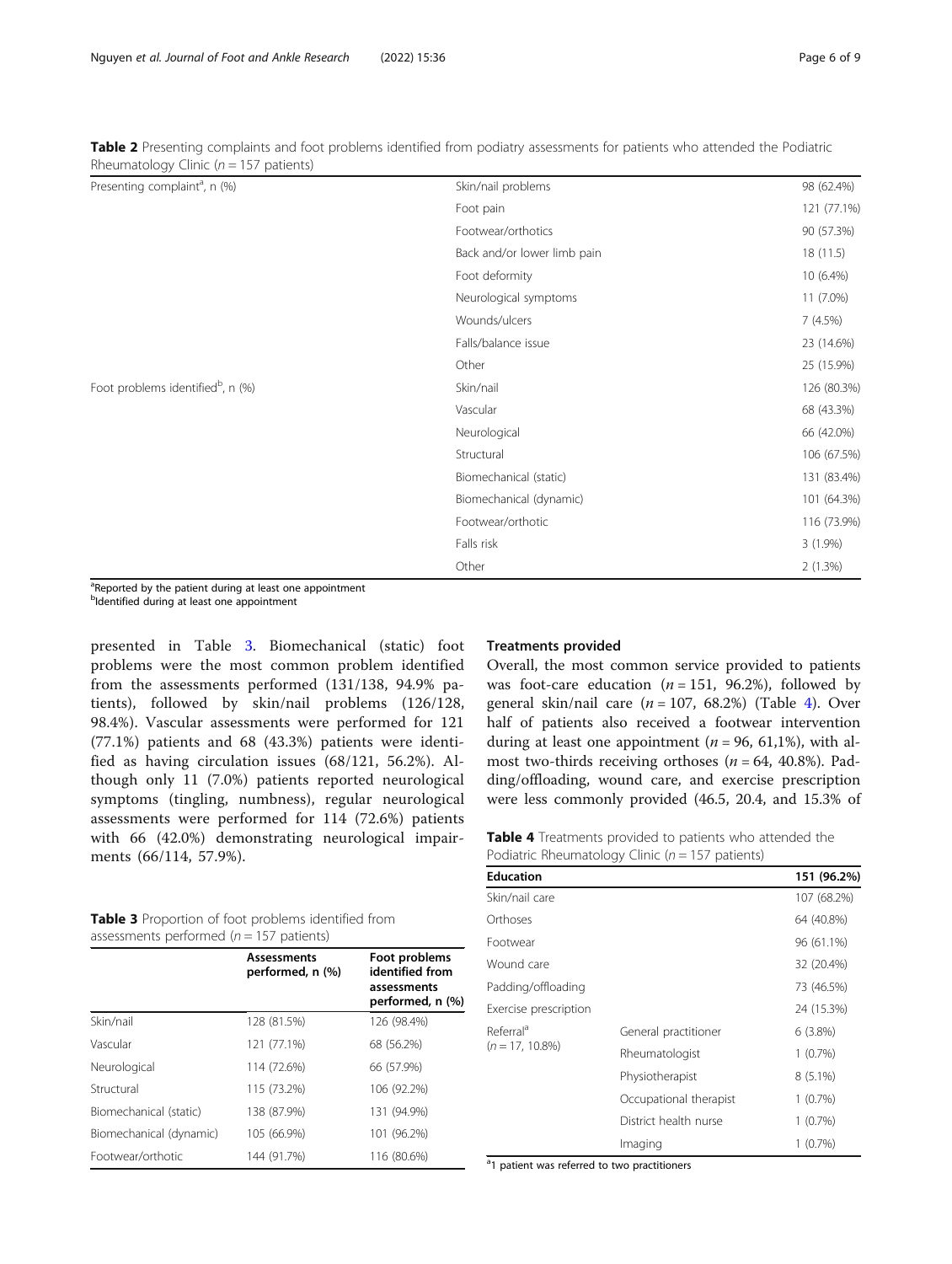patients, respectively). Seventeen (10.8%) patients were also referred to other health practitioners, the most common being physiotherapists and general practitioners (5.1 and 3.8%, respectively).

Based on appointment-level data, foot-care education and skin/nail care were the most commonly provided interventions (85.0 and 84.5%, respectively) (Additional Table [2](#page-7-0)). Padding/offloading, footwear, and orthoses were provided during a similar proportion of appointments (15.0, 14.5, and 13.4%, respectively) Wound care and exercise prescription were the least commonly provided treatments (6.0 and 1.9% of appointments, respectively).

#### **Discussion**

This is the first study focusing on podiatric service provision for people with inflammatory rheumatic diseases attending a specialist podiatric rheumatology clinic in Aotearoa New Zealand. The findings have shown that patients exhibit a wide range of foot problems, which often go beyond those they self-report. In addition, although education and general skin and/or nail care were the most common treatments provided to patients during regular follow-up appointments, most patients also received orthoses, footwear, padding and/or offloading at some point during their period of service provision.

Consistent with existing literature, this study has shown that people with inflammatory rheumatic diseases report a range of foot-related concerns, with foot pain and skin/nail problems among the most common, and neurovascular problems occurring less frequently [\[4,](#page-7-0) [7](#page-8-0), [21](#page-8-0)–[23](#page-8-0)]. However, the foot problems identified from podiatric assessments often went beyond the concerns reported by patients, with the majority of patients also exhibiting clinical evidence of biomechanical, structural, and footwear-related problems. These findings clearly highlight the importance of thorough podiatric clinical assessments to identify all factors contributing to the patients concerns, as well as patient education surrounding the impact of inflammatory rheumatic diseases on foot and lower limb pain and disability.

Results from this study have also demonstrated the range of foot-care interventions provided to people with inflammatory rheumatic diseases. Consistent with current guidelines and expert recommendations [[14](#page-8-0), [24](#page-8-0)–[28](#page-8-0)], patients attending the AUT Podiatric Rheumatology Clinic received treatment of skin and nail problems, wound care, clinical padding, foot orthoses, and footwear prescription and advice. However, the most common intervention was foot-care education, provided during almost all appointments. Despite the absence of any formal published guidelines on education for rheumatology patients attending podiatry services [\[29,](#page-8-0) [30](#page-8-0)], foot-care education is recognised as a key intervention for people with inflammatory

rheumatic diseases in improving patient knowledge and health outcomes [\[27,](#page-8-0) [31,](#page-8-0) [32](#page-8-0)]. In terms of overall service provision, the results from this study show promise in addressing the previously reported unmet need for provision of podiatric services to support people with inflammatory rheumatic diseases in Aotearoa New Zealand [[18](#page-8-0)].

The current review also captured data relating to referrals, attendance and wait times. The majority of patients were referred from rheumatology services, with very few from other health providers, likely due to the paucity of specialist podiatric rheumatology clinics in Aotearoa New Zealand and the lack of awareness among potential referrers. In terms of attendance, a large proportion of patients referred to the AUT Podiatric Rheumatology Clinic did not attend an appointment. Existing research has highlighted a number of factors which may influence a patients decision to access footcare, including a lack of patient awareness around the role of the podiatrist [\[33\]](#page-8-0), perceived costs, as well as personal values and feeling that their feet are unimportant if they had been overlooked in clinical practice [\[7,](#page-8-0) [34](#page-8-0), [35\]](#page-8-0). These barriers, which influence the patient's decision to self-refer, suggest that patients should not be given the sole responsibility to seek podiatry services if they are to be delivered in an appropriate and timely manner [[35\]](#page-8-0). Previous research has also highlighted that knowledge of the depth and value of podiatry practice by referring practitioners is lacking, and strategies that raise the profile of the profession, facilitate more streamlined pathways, and development of national clinical practice guidelines may improve uptake of podiatry services for patients with inflammatory rheumatic diseases [\[33](#page-8-0), [36](#page-8-0)]. Finally, in reference to wait times, the relatively short wait times between referral and appointment observed in the current review are promising (median  $\sim 2$ months). The majority of patients also attended regular four-monthly appointments which may support the importance of regular foot-care to prevent the development of new foot problems and address the changing concerns of the patient over time [[14,](#page-8-0) [24](#page-8-0)–[28](#page-8-0)].

Māori and Pacific peoples were under-represented among patients attending the AUT Podiatric Rheumatology Clinic relative to the proportion of these ethnic groups with rheumatic diseases in Aotearoa New Zealand. A 2018 report by Arthritis New Zealand (Kaiponapona Aotearoa) revealed the prevalence of rheumatic diseases was 1.24 times higher in Māori compared with non-Māori [[19](#page-8-0)]. The low proportion of Māori patients attending podiatry services in the current study may be related to the location of the clinic in north Auckland, which has a relatively low Māori population compared to other regions in Aotearoa New Zealand [\[37\]](#page-8-0). These findings reflect the need for improved access to specialist podiatric rheumatology services to reduce inequities, which address referrer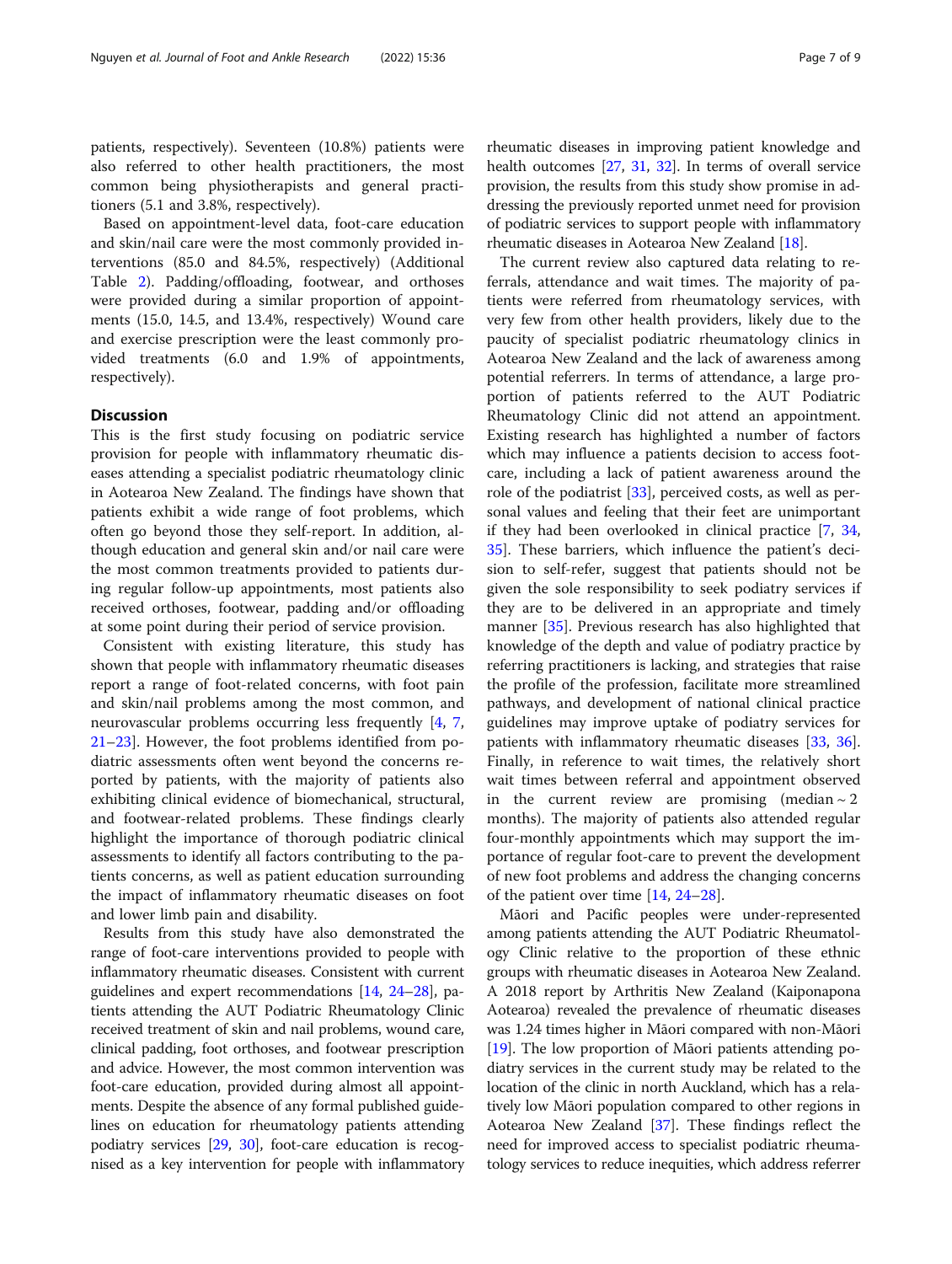<span id="page-7-0"></span>attitudes and behaviours, barriers related to attending clinics, and continued cultural safety training for students and practitioners [\[38](#page-8-0)–[40](#page-8-0)]. Future work will evaluate how current service provision can be adapted to facilitate equitable access to podiatry services for patients with inflammatory rheumatic diseases across all ethnicity groups.

This study has some limitations. Firstly, although the student-led AUT Podiatric Rheumatology Clinic aims to offer a standard approach to service provision consistent with usual practice, appointment times are often slightly longer ( $\sim$  1 hour) which may allow for more in-depth assessments to be carried out compared to usual podiatric practice. Secondly, the retrospective nature of the current study meant data were extracted from clinical records that were not originally designed for research purposes and there is currently an absence of validated tools to categorise clinical record data based on service provision. However, the processes used to categorise this data have been explicitly outlined in the methods section to improve reproducibility. It should also be acknowledged that this review included data from 2020 through 2021 in which the Covid-19 pandemic and nationwide lockdowns would have influenced appointment numbers and time between appointments due to closure of the clinic. Finally, this review did not capture data related to the efficacy of podiatric services for people with inflammatory rheumatic diseases due to the absence of a standardised measure of treatment outcome used consistently across appointments. This will be the focus of future research.

#### Conclusion

In conclusion, this study has shown that people with inflammatory rheumatic diseases present with a wide range of foot problems that go beyond general skin/nail care and education to include footwear, orthoses, other padding/offloading devices, wound care, exercise prescription and referrals. The results have also shown that a specialist podiatric rheumatology clinic dedicated to people with inflammatory rheumatic diseases can provide services targeted towards these foot problems.

#### Abbreviation

AUT: Auckland University of Technology.

#### Supplementary Information

The online version contains supplementary material available at [https://doi.](https://doi.org/10.1186/s13047-022-00542-7) [org/10.1186/s13047-022-00542-7.](https://doi.org/10.1186/s13047-022-00542-7)

Additional file 1: Table S1. Baseline characteristics for referred patients who did not attend an appointment, in comparison with those who attended the Podiatric Rheumatology Clinic. Table S2. Service provision for patients who attended the Podiatric Rheumatology Clinic based on appointment level data<sup>a</sup> ( $n = 1570$  appointments).

#### Acknowledgements

Not applicable.

#### Authors' contributions

VN contributed to the acquisition, analysis and interpretation of data, and drafting of the manuscript; ABR contributed to the conception and design of the work, interpretation of the data, and revising the manuscript. ND contributed to the conception and design of the work, interpretation of the data, and revising the manuscript. KR contributed to the conception and design of the work, interpretation of data and revising the manuscript. SS contributed to the conception and design of the work, acquisition, analysis and interpretation of the data, and revising of the manuscript. All authors read and approved the final version of the manuscript.

#### Funding

VN was supported by a Summer Student Scholarship from Arthritis New Zealand (SS68).

#### Availability of data and materials

The datasets used and/or analysed during the current study are available from the corresponding author on reasonable request.

#### Declarations

#### Ethics approval and consent to participate

Ethical approval was obtained from the Auckland University of Technology Ethics Committee (21/405). The need to obtain consent from patients for the use of their information, which was collected as part of usual clinical care, was waived.

#### Consent for publication

Not applicable.

#### Competing interests

SS and ABR are employees of Auckland University of Technology and have supervised students in the AUT Podiatric Rheumatology Clinic. KR is the Editor of Journal of Foot and Ankle Research.

#### Author details

<sup>1</sup>School of Clinical Sciences, Faculty of Health and Environmental Sciences, Auckland University of Technology, 90 Akoranga Drive, Northcote, Auckland, New Zealand. <sup>2</sup> Active Living and Rehabilitation: Aotearoa New Zealand, Health and Rehabilitation Research Institute, School of Clinical Sciences, Auckland University of Technology, Private Bag 92 006, Auckland 1142, New Zealand. <sup>3</sup>Department of Medicine, Faculty of Medical and Health Sciences, University of Auckland, 85 Park Road, Grafton, Auckland 1023, New Zealand.

#### Received: 14 March 2022 Accepted: 29 April 2022 Published online: 16 May 2022

#### References

- 1. Walker-Bone K, Cooper C. The spectrum of inflammatory rheumatic disorders. Best Pract Res Clin Rheumatol. 2000;14(3):425–44. [https://doi.org/1](https://doi.org/10.1053/berh.2000.0086) [0.1053/berh.2000.0086](https://doi.org/10.1053/berh.2000.0086).
- 2. Carter K, Lahiri M, Cheung PP, Santosa A, Rome K. Footwear characteristics in people with inflammatory arthritis in Singapore. J Foot Ankle Res. 2016; 9(1):29. [https://doi.org/10.1186/s13047-016-0161-6.](https://doi.org/10.1186/s13047-016-0161-6)
- 3. Stewart S, Morpeth T, Dalbeth N, Vandal AC, Carroll M, Davidtz L, et al. Footrelated pain and disability and spatiotemporal parameters of gait during self-selected and fast walking speeds in people with gout: a two-arm cross sectional study. Gait Posture. 2016;44:18–22. [https://doi.org/10.1016/j.ga](https://doi.org/10.1016/j.gaitpost.2015.11.004) [itpost.2015.11.004](https://doi.org/10.1016/j.gaitpost.2015.11.004).
- 4. Stewart S, Dalbeth N, Aiyer A, Rome K. Objectively assessed foot and ankle characteristics in patients with systemic lupus erythematosus: a comparison with age- and sex-matched controls. Arthritis Care Res (Hoboken). 2020;72: 122–30.
- 5. Wilson O, Hewlett S, Woodburn J, Pollock J, Kirwan J. Prevalence, impact and care of foot problems in people with rheumatoid arthritis: results from a United Kingdom based cross-sectional survey. J Foot Ankle Res. 2017; 10(1):46. <https://doi.org/10.1186/s13047-017-0229-y>.
- 6. Patience A, Helliwell PS, Siddle HJ. Focussing on the foot in psoriatic arthritis: pathology and management options. Expert Rev Clin Immunol. 2018;14(1):21–8. [https://doi.org/10.1080/1744666X.2018.1413351.](https://doi.org/10.1080/1744666X.2018.1413351)